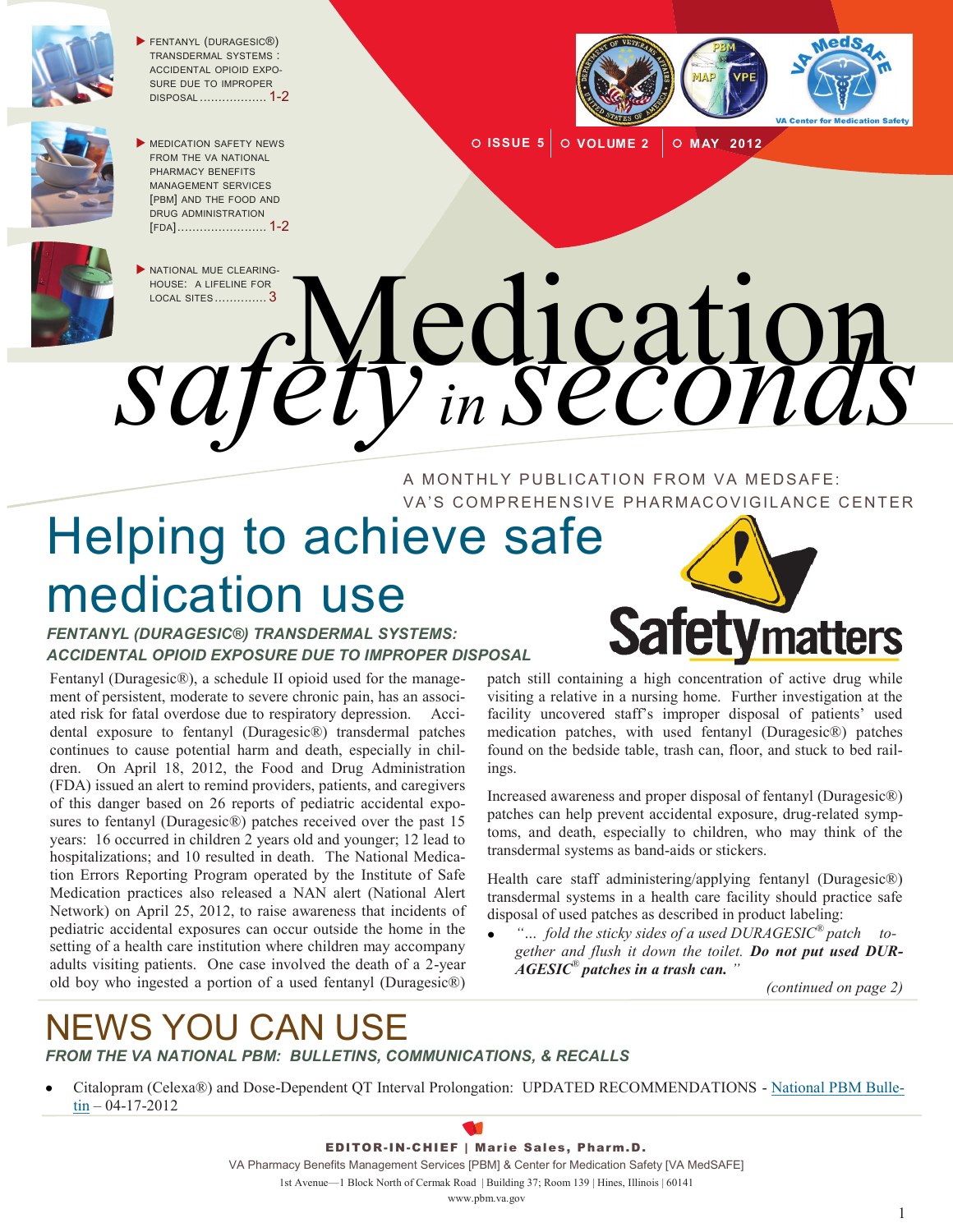### NEWS YOU CAN USE

*FROM THE FOOD AND DRUG ADMINISTRATION (FDA)* 

#### *INFECTIOUS DISEASES*

[Updated information on drug interactions between Victrelis \(boceprevir\) and certain boosted HIV protease inhibitor drugs](http://www.fda.gov/Drugs/DrugSafety/ucm301616.htm) 

#### 04/26/2012 (**\*\*\* UPDATE FROM 02/04/2012\*\*\*)**

FDA does not recommend co-administration of boceprevir (Victrelis®) with ritonavir-boosted atazanavir (Reyataz®), ritonavir-boosted darunavir (Prezista®), or lopinavir/ritonavir (Kaletra ®) to patients infected with both chronic hepatitis C virus (HCV) and human im munodeficiency virus (HIV). The combination can reduce the effectiveness of the drugs, allowing an increase in HCV or HIV viral load as suggested from findings of 2 studies: j

- A drug-drug interaction study, which showed that taking Victrelis while taking any one of the three ritonavir-boosted HIV protease inhibitors could reduce the desired blood levels of both medicines; and
- A small clinical trial that measured treatment outcomes of HIV-HCV co-infected patients whose HCV infection was treated with either peginterferon/ribavirin or boceprivir plus peginterferon/ribavirin and whose HIV infection was treated with ritonavir-boosted atazanavir, ritonavir-boosted darunavir, lopinavir/ritonavir, or raltegravir (Isentress®). Persons who received boceprevir plus peginterferon/ribavirin had higher rates of undetectable HCV viral loads 12 weeks post-HCV treatment than those on peginterferon/ ribavirin alone.

#### *CARDIOLOGY*

#### [New Warnings and Contraindication for blood pressure medicines containing aliskiren](http://www.fda.gov/Drugs/DrugSafety/ucm300889.htm)

04/20/2012

A new warning advises avoidance of aliskiren with angiotensin receptor blockers (ARBs) or angiotensin-converting enzyme inhibitors (ACEIs) in patients with moderate to severe renal impairment (i.e., where glomerular filtration rate [GFR] < 60 mL/min). Revisions to the aliskiren labels are based on preliminary findings from the ALTITUDE trial. Prior to this alert, the FDA had already contraindicated use of aliskiren with ARBs or ACEIs in patients with diabetes because of the risk of renal impairment, hypotension, and hyperkalemia (see earlier VA-specific recommendations at [National PBM Bulletin](http://www.pbm.va.gov/vamedsafe/Aliskiren%20ADEs%20In%20Combination%20ACEI%20or%20ARB_%20NATIONAL%20PBM%20BULLETIN_011312_FINAL.PDF) ).

#### *WOMEN'S HEALTH*

[Updated information about the risk of blood clots in women taking birth control pills containing drospirenone](http://www.fda.gov/Drugs/DrugSafety/ucm299305.htm) 

04/10/2012 (**\*\*\* UPDATE FROM 10/27/2011\*\*\*)** 

FDA completed its review of recent epidemiologic studies evaluating the association of blood clots with drosperinone-containing oral contraception and concluded that birth control medications containing drosperinone may confer a higher risk for blood clots compared to progestin-containing medications. However, studies reviewed did not provide consistent estimates of comparative risk or take into ac count patient risk factors for developing blood clots. Revisions to product label will reflect that studies found a range of as low as no additional risk to as high as a 3-fold increase in risk for blood clots associated with drosperinone-containing products compared to those containing levonorgestrel or progestins. 1

### Helping to achieve safe medication use

*FENTANYL (DURAGESIC®) TRANSDERMAL SYSTEMS: ACCIDENTAL OPIOID EXPOSURE DUE TO IMPROPER DISPOSAL* 

#### *(continued from page 1)*

Health care providers should educate patients prescribed medication patches and their caregivers on the proper storage and dis posal of medication patches as well as the hazards associated with new and used medication patches, specifically: **.** 

- *Store in original unopened pouch.*
- *Keep a DURAGESIC® patch in its protective pouch until you are ready to use it.*
- *Keep DURAGESIC® in a safe place out of the reach of chil dren and pets.*
- *Dispose of DURAGESIC® patches you no longer need. Open the unused packages, fold the sticky sides of the patches to gether, and flush them down the toilet.*
- *When you remove your DURAGESIC® patch, fold the sticky sides of a used DURAGESIC® patch together and flush it down the toilet. Do not put used DURAGESIC® patches in a trash can.*

Pharmacy should consider adding proper disposal instructions to the prescription label when prescriptions for fentanyl (Duragesic®) transdermal systems are ordered and dispensed on an outpatient basis.

Providers should continue to report any adverse drug events with the use of fentanyl (Duragesic®) transdermal systems by entering the information into CPRS' Allergies/ Adverse Reactions field and/or via local reporting mechanisms. Adverse events should also be reported, as appropriate, to the VA ADERS program and FDA MedWatch.

#### **REFERENCES:**

 1. FDA Drug Alerts and Statements. FDA Reminds the Public about the Potential for Life-Threatening Harm from Accidental Exposure to Fentanyl Transdermal Systems ("Patches"). [http://www.fda.gov/Drugs/DrugSafety/ucm300747.htm.](http://www.fda.gov/Drugs/DrugSafety/ucm300747.htm) (Accessed April 25, 2012).

 2. NAN ALERT. Proper disposal of fentaNYL patches is critical to prevent accidental expo sure. National Coordinating Council on Medication Error Reporting and Prevention (NCCMERP): April 25, 2012. 1

 3. DURAGESIS® CII (Fentanyl Transdermal System) [package insert]. Raritan, NJ: Pri-Cara®, Division of Ortho-McNeil-Janssen Pharmaceuticals, Inc.; July 2009.